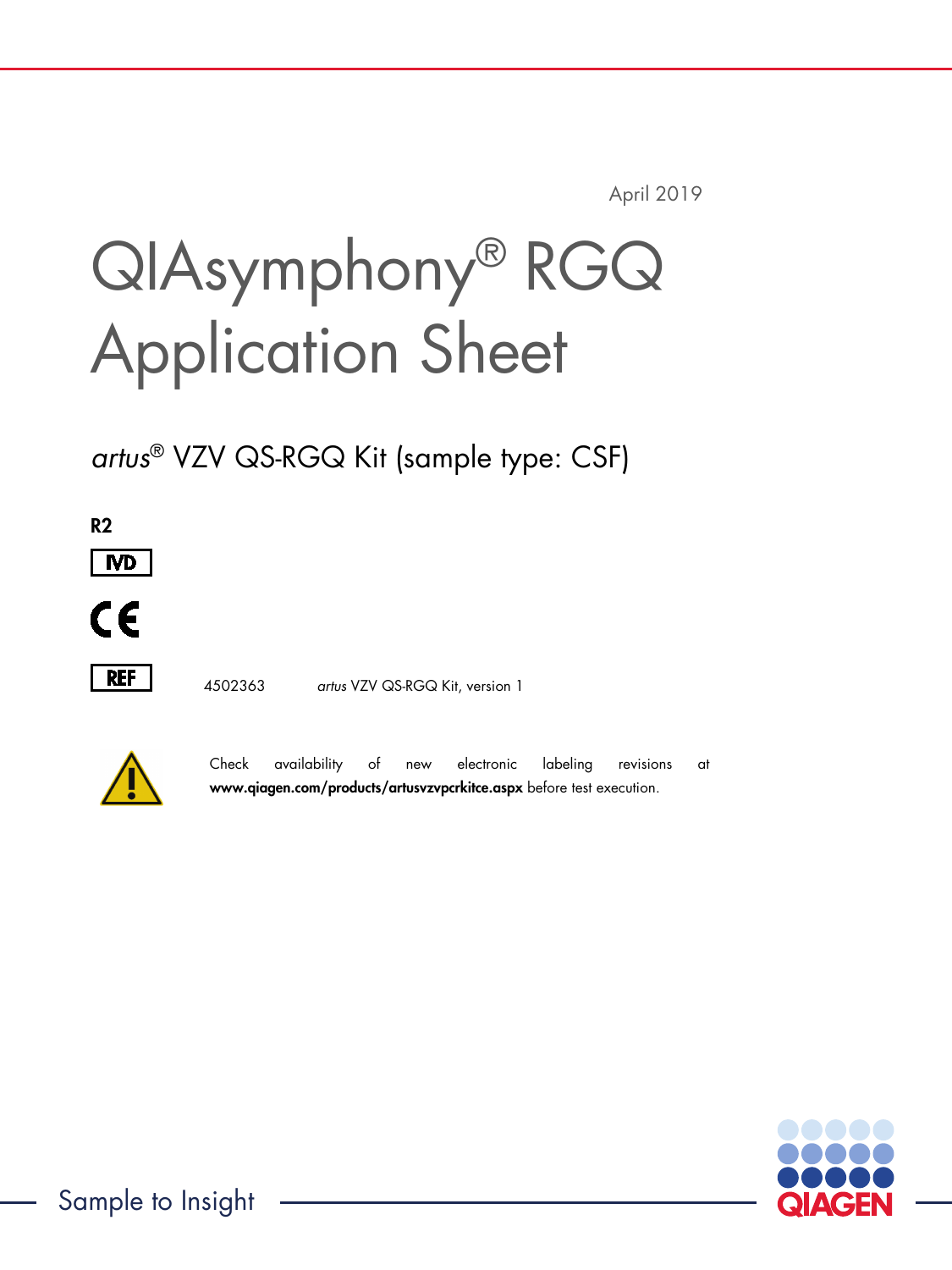## General Information

| Kit                                     | artus VZV QS-RGQ Kit, Version 1<br>(cat.no. 4502363)                                   |
|-----------------------------------------|----------------------------------------------------------------------------------------|
| Validated sample material               | <b>CSF</b>                                                                             |
| Front-end purification                  | QIAsymphony DSP Virus/Pathogen Mini Kit<br>(cat. no. 937036)                           |
| Sample volume (including excess volume) | $350$ pl                                                                               |
| Assay Parameter Set                     | artus_VZV_CSF200_V5                                                                    |
| Default Assay Control Set               | Cellfree200_V7_DSP_artus_VZV                                                           |
| Elution volume                          | $60$ $\mu$                                                                             |
| Required software version               | Version 4.0 or higher                                                                  |
| Master mix volume                       | $30 \mu$                                                                               |
| Template volume                         | $20$ $\mu$                                                                             |
| Number of reactions                     | $6 - 24$                                                                               |
| Runtime on AS module                    | For 6 reactions: approximately 9 minutes<br>For 72 reactions: approximately 35 minutes |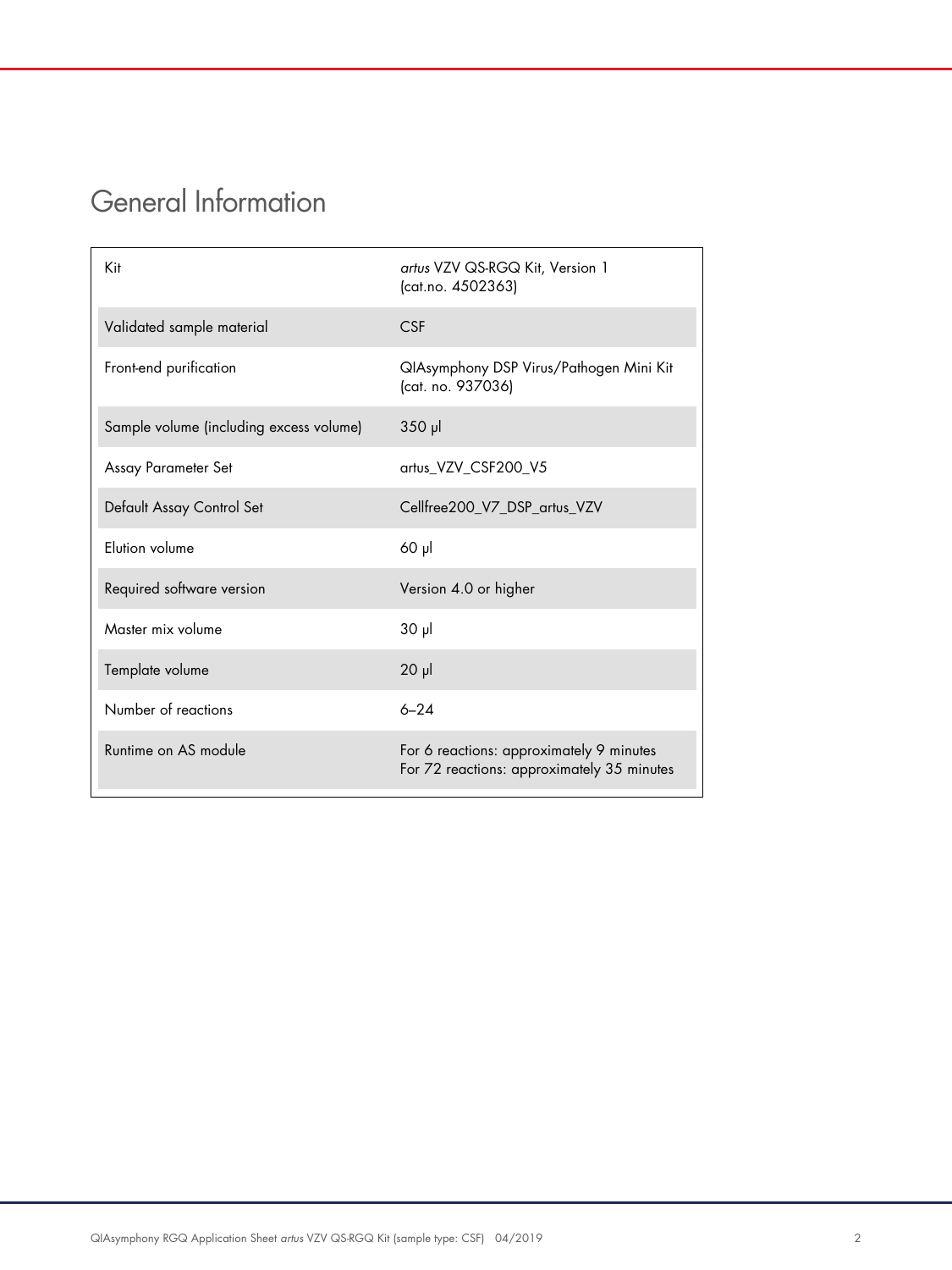## Materials Required but Not Provided

#### Purification kit

QIAsymphony DSP Virus/Pathogen Mini Kit (cat. no. 937036)

#### Adapters for the QIAsymphony SP

- Elution Microtube Rack QS (Cooling Adapter, EMT, v2, Qsym, cat. no. 9020730)
- **•** Transfer frame
- Tube Insert 3B (Insert, 2.0ml v2, samplecarr. (24), Qsym, cat. no. 9242083)

Consumables for the QIAsymphony SP

- Sample Prep Cartridges, 8-well (cat. no. 997002)
- 8-Rod Covers (cat. no. 997004)
- Filter-Tips, 1500 µl (cat. no. 997024)
- Filter-Tips, 200 µl (cat. no. 990332)
- **Elution Microtubes CL (cat. no. 19588)**
- Tip disposal bags (cat. no. 9013395)
- Micro tubes 2.0 ml Type H or Micro tubes 2.0 ml Type I (Sarstedt®, cat. nos. 72.693 and 72.694, www.sarstedt.com) for use with samples and internal controls

Adapters and reagent holders for the QIAsymphony AS

- Reagent holder 1 QS (Cooling Adapter, Reagent Holder 1, Qsym, cat. no. 9018090)
- RG Strip Tubes 72 QS (Cooling Adapter, RG Strip Tubes 72, Qsym, cat. no. 9018092)

Consumables for the QIAsymphony AS

- Strip Tubes and Caps, 0.1 ml (cat. no. 981103)
- Tubes, conical, 2 ml, Qsym AS (cat. no. 997102) or Micro tubes 2.0 ml Type I (Sarstedt, cat. no. 72.694.005)
- Alternatively: Tubes, conical, 5 ml, Qsym AS (cat. no. 997104) or Tubes with flat base from PP (Sarstedt, cat. no. 60.558.001)
- Filter-Tips, 1500 µl (cat. no. 997024)
- Filter-Tips, 200 µl (cat. no. 990332)
- Filter-Tips, 50 µl (cat. no. 997120)
- Tip disposal bags (cat. no. 9013395)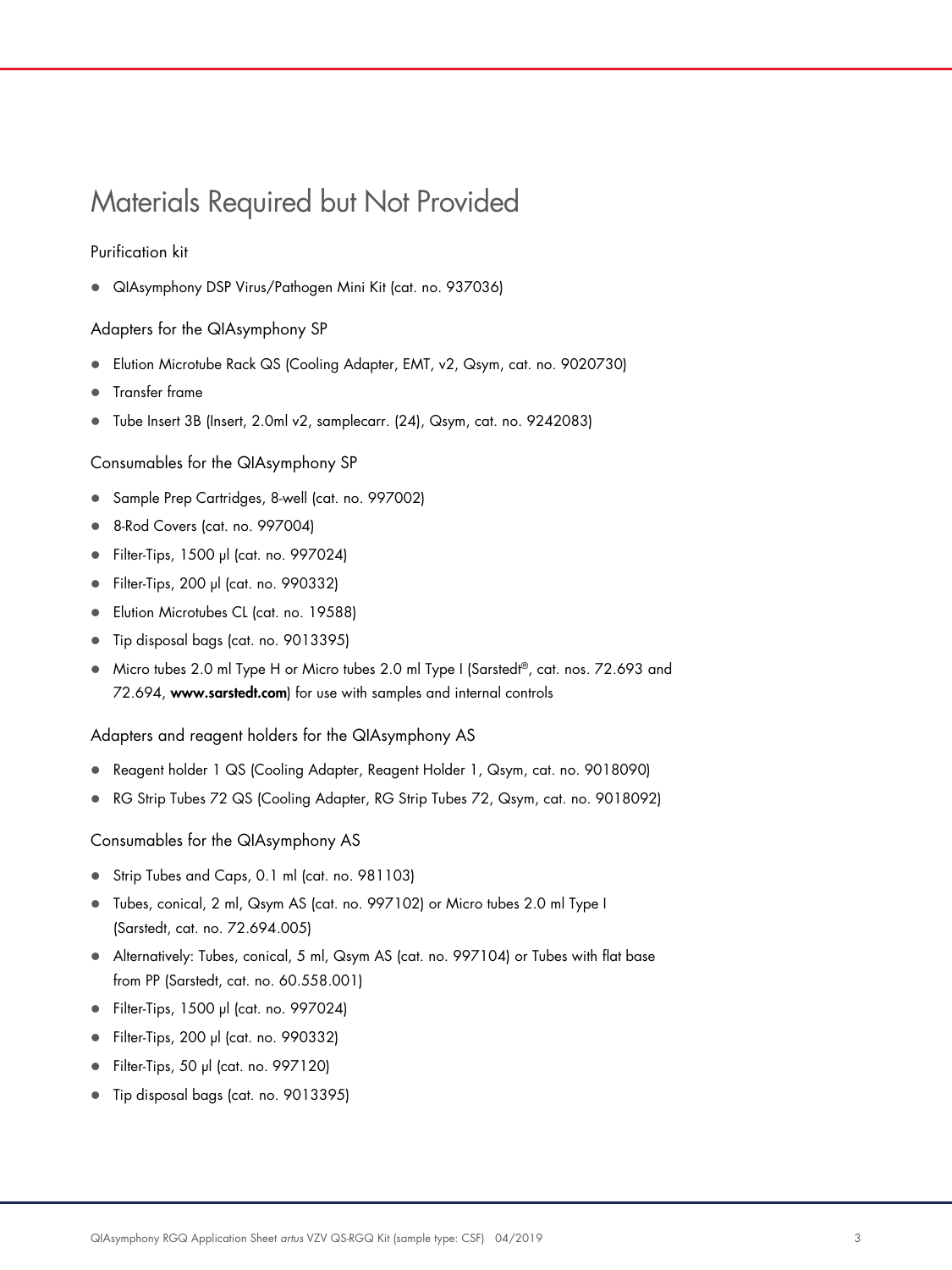# Specimen Handling and Storage

| Sample collection  | CSF                                                                                                                                            |
|--------------------|------------------------------------------------------------------------------------------------------------------------------------------------|
| Sample storage     | Samples should be stored at $2-8^{\circ}C$ , or at $-20^{\circ}C$                                                                              |
| Sample transport   | Shatterproof transport<br>Shipment within 24 hours<br>Mail shipment according to legal instructions for the<br>transport of pathogen material* |
| Sample preparation | Prevent formation of foam in or on the samples<br>Samples should be equilibrated to room temperature<br>(15-25°C) before starting the run.     |

\* International Air Transport Association (IATA). Dangerous Goods Regulations.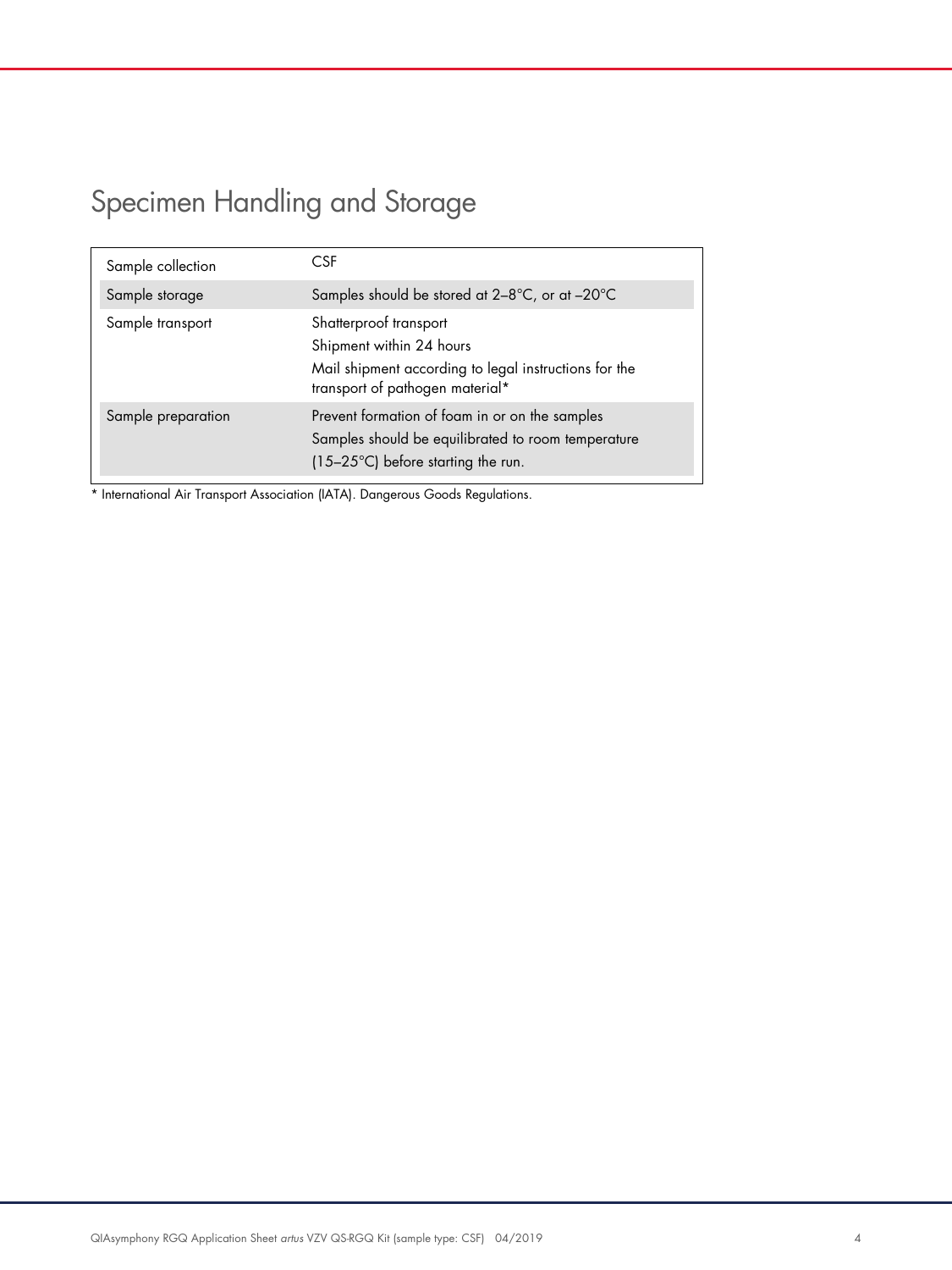### Procedure

Preparation of carrier RNA and addition of the internal control to the samples

Using the QIAsymphony DSP Virus/Pathogen Mini Kit in combination with the *artus* VZV QS-RGQ Kit requires introduction of the internal control (VZV IC) into the purification procedure to monitor the efficiency of sample preparation and downstream assay.

Internal controls must be added with carrier RNA (CARRIER)–Buffer AVE (AVE) mixture, and the total volume of the internal control–carrier RNA (CARRIER)–Buffer AVE (AVE) mixture remains 120 µl.

The table represents the addition of internal control to the isolation at a ratio of 0.1  $\mu$  per 1  $\mu$ elution volume. We recommend preparing fresh mixtures for each run just before use.

| Component                                          | Volume (µl)<br>(Sarstedt tubes)*    | Volume (µl)<br>(Corning tubes) <sup>†</sup> |
|----------------------------------------------------|-------------------------------------|---------------------------------------------|
| Stock carrier RNA (CARRIER)                        | 2.5                                 | 2.5                                         |
| Internal control <sup>#</sup>                      | 9                                   |                                             |
| <b>Buffer AVE</b>                                  | 108.5                               | 108.5                                       |
| Final volume per sample<br>(excluding dead volume) | 120                                 | 120                                         |
| Total volume for n samples                         | $(n \times 120) + 360$ <sup>§</sup> | $(n \times 120) + 600$                      |

Alternatively, the "IC Calculator" Tool in the QIAsymphony Management Console may be used.

\* Micro tubes 2.0 ml Type H and Micro tubes 2.0 ml Type I, Sarstedt cat. nos. 72.693 and 72.694.

† Tubes 14 ml, 17 x 100 mm polystyrene round-bottom (Corning® Inc., cat. no. 352051; Becton Dickinson was the previous supplier of this tube and Corning Inc. is now the new supplier).

‡ The calculation of the amount of internal control is based on the initial elution volumes (90 µl). Additional void volume depends on the type of sample tube used.

§ Internal control mixture corresponding to 3 additional samples (i.e., 360 µl) is required. Do not fill more than 1.92 ml total volume (corresponding to a maximum of 13 samples. These volumes are specific for Micro tubes 2.0 ml Type H and Micro tubes 2.0 ml Type I, Sarstedt cat. nos. 72.693 and 72.694).

¶ Internal control mixture corresponding to 5 additional samples (i.e., 600 µl) is required. Do not fill more than 13.92 ml total volume (corresponding to a maximum of 111 samples. These volumes are specific for Tubes 14 ml, 17 x 100 mm polystyrene round-bottom, Corning Inc., cat. no. 352051; Becton Dickinson was the previous supplier of this tube and Corning Inc. is now the new supplier).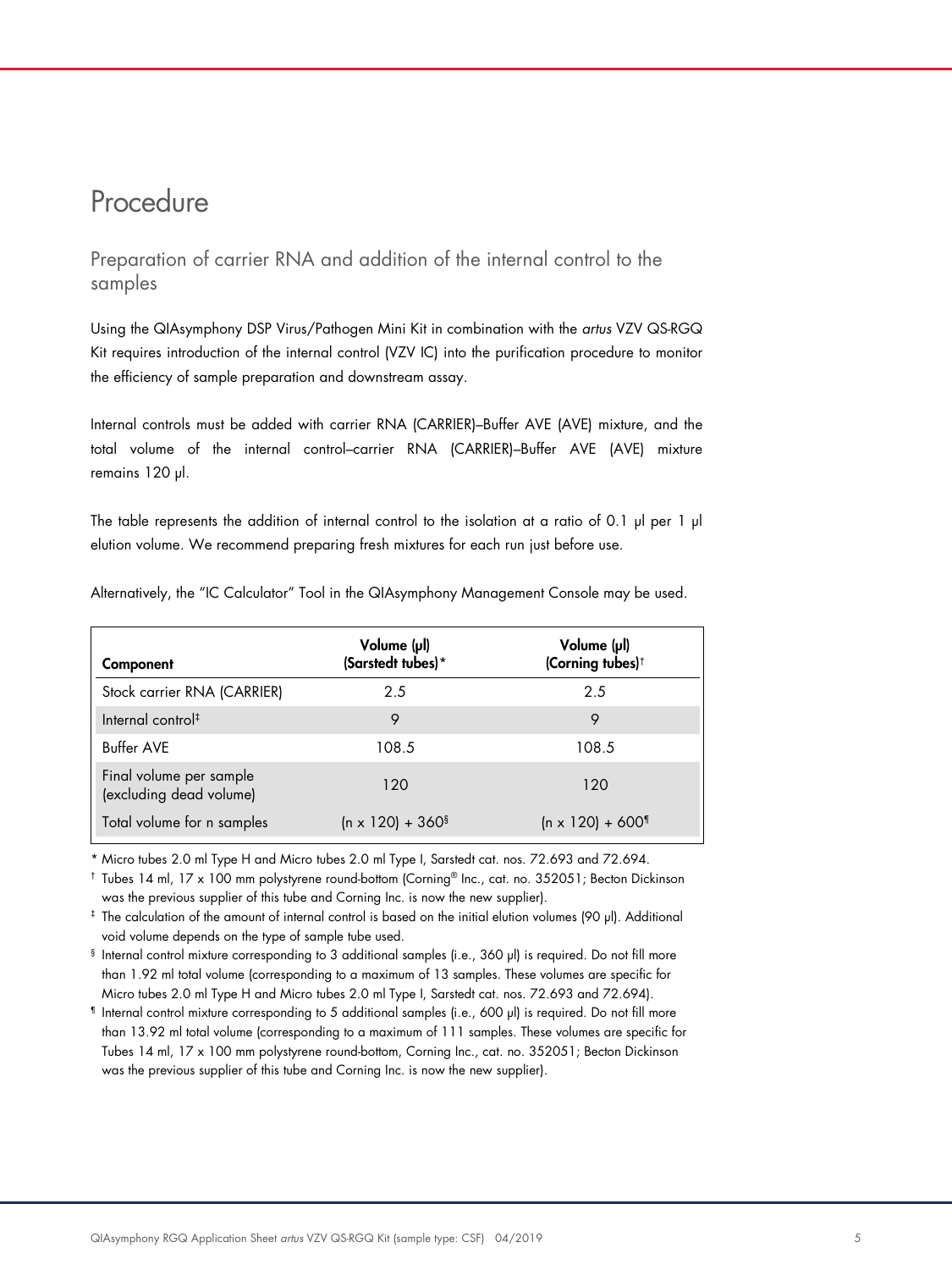#### QIAsymphony SP setup

#### "Waste" drawer

| Unit box holder 1-4        | Empty unit boxes                      |
|----------------------------|---------------------------------------|
| Waste bag holder           | Waste bag                             |
| Liquid waste bottle holder | Empty and install liquid waste bottle |

#### "Eluate" drawer

| Flution rack    | Elution Microtubes CL in Elution Microtube<br>Rack QS and Transfer frame<br>Use slot 1, cooling position |
|-----------------|----------------------------------------------------------------------------------------------------------|
| Elution volume* | Preselected elution volume: 60 µl<br>Initial elution volume: 90 µl                                       |

\* The elution volume is preselected for the protocol. This is the minimum accessible volume of eluate in the final elution tube. The initial volume of elution solution is required to ensure that the actual volume of eluate is the same as the preselected volume.

#### "Reagents and Consumables" drawer

| RC Position 1 and 2            | Load 1 reagent cartridge (RC) for up to<br>96 samples                                                                                 |
|--------------------------------|---------------------------------------------------------------------------------------------------------------------------------------|
| Tip rack holder positions 1-18 | Load sufficient racks of disposable filter-tips,<br>200 µl and 1500 µl (see "Required<br>plasticware for 1-4 sample batches", page 7) |
| Unit box holder positions 1-4  | Load unit boxes containing sample prep<br>cartridges and 8-Rod Covers (see "Required<br>plasticware for 1-4 sample batches", page 7)  |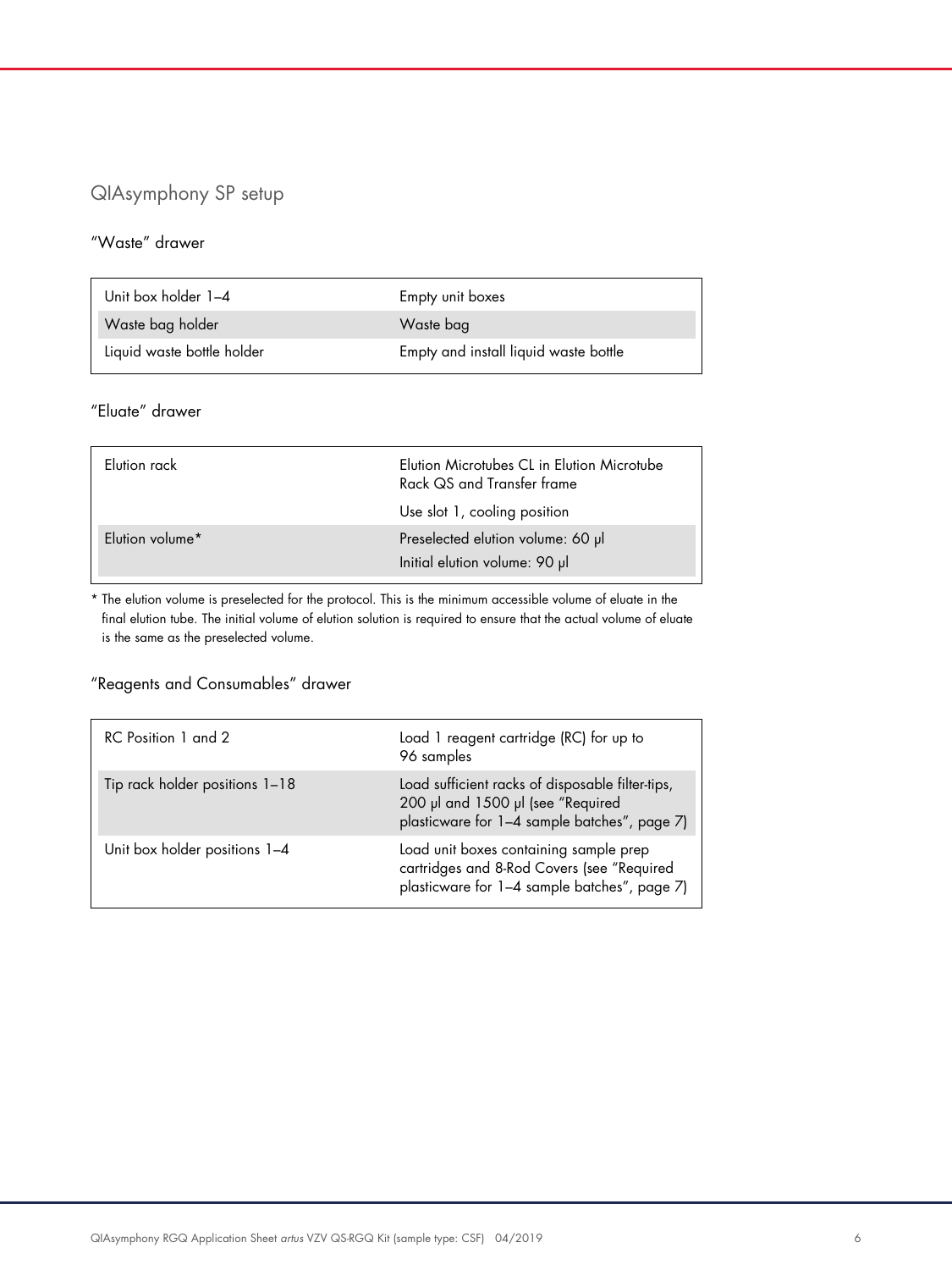#### "Sample" drawer

| Sample type                             | CSF.                                                                                                 |
|-----------------------------------------|------------------------------------------------------------------------------------------------------|
| Sample volume (including excess volume) | $350$ pl                                                                                             |
| Sample tubes                            | Micro tubes 2.0 ml Type H or Micro tubes<br>2.0 ml Type I (Sarstedt, cat. nos. 72.693 and<br>72.694) |
| Insert                                  | Tube Insert 3B (cat. no. 9242083)                                                                    |

Required plasticware for 1–4 sample batches

| Component                                           | One batch,<br>24 samples* | Two batches,<br>48 samples* | Three batches,<br>72 samples* | Four batches,<br>96 samples* |
|-----------------------------------------------------|---------------------------|-----------------------------|-------------------------------|------------------------------|
| Disposable filter-tips,<br>200 µl <sup>t‡</sup>     | 30                        | 54                          | 78                            | 102                          |
| Disposable filter-tips,<br>$1500 \mu$ <sup>1‡</sup> | 101                       | 182                         | 271                           | 354                          |
| Sample prep<br>cartridges <sup>§</sup>              | 21                        | 42                          | 63                            | 84                           |
| 8-Rod Covers <sup>1</sup>                           | 3                         | 6                           | 9                             | 12                           |

\* Use of more than one internal control tube per batch and performing more than one inventory scan requires additional disposable filter tips.

† There are 32 filter-tips/tip rack.

‡ Number of required filter-tips includes filter-tips for 1 inventory scan per reagent cartridge.

§ There are 28 sample prep cartridges/unit box.

¶ There are twelve 8-Rod Covers/unit box.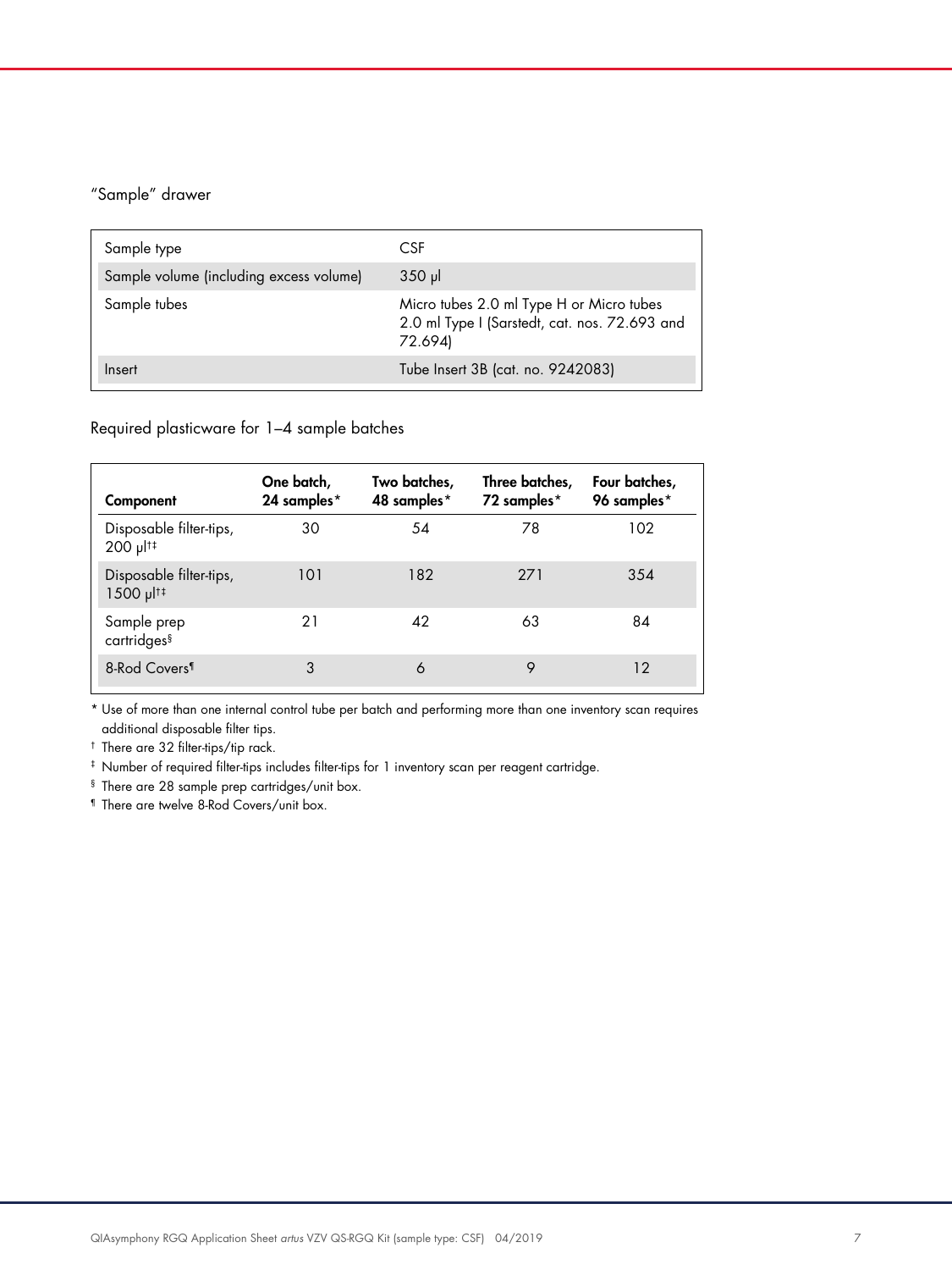#### QIAsymphony AS setup

#### Consumables

During the setup, the appropriate positions for each consumable on the QIAsymphony AS module are indicated on the touchscreen of the instrument.

| Consumable                                           | Name on touchscreen                         | For use with adapter/<br>reagent holder |
|------------------------------------------------------|---------------------------------------------|-----------------------------------------|
| Strip Tubes and Caps,<br>$0.1$ ml (250)              | QIA#981103<br>*StripTubes 0.1               | RG Strip Tubes 72 QS                    |
| Tubes, conical, 2 ml,<br>Qsym AS (500) <sup>†‡</sup> | QIA#997102<br>*T2.0 ScrewSkirt <sup>§</sup> | Reagent holder 1 QS                     |
| Tubes, conical, 5 ml,<br>Qsym AS (500) <sup>+‡</sup> | QIA#997104<br>*T5.0 ScrewSkirt <sup>§</sup> | Reagent holder 1 QS                     |

\* Indicates labware that can be cooled using a cooling adapter with bar code.

† For master mix components, system-prepared master mix, assay standards, and assay controls.

‡ Alternatively, the Sarstedt tubes described in "Material Required but Not Provided", page 3, can be used.

§ The suffix "(m)" in the touchscreen indicates that liquid level calculations for the respective tube have been optimized for reagents forming a concave meniscus.

#### Adapters and reagent holders

| Rack/reagent holder | Name                 | Number required <sup>1</sup> |
|---------------------|----------------------|------------------------------|
| Reagent holders     | Reagent holder 1 QS  |                              |
| Sample racks        | RG Strip Tubes 72 QS |                              |

¶ Calculated for an assay run with 72 reactions.

#### Filter-tips

Load tip racks starting with tip slots 1, 2 and 3 in the "Eluate and Reagents" drawer, and then load tip racks into tip slots 7, 8 and 9 in the "Assays" drawer.

| Consumable                  | Name on<br>touchscreen | Minimum number<br>for 24 reactions | Minimum number<br>for 72 reactions |
|-----------------------------|------------------------|------------------------------------|------------------------------------|
| Filter-Tips, 1500 µl (1024) | 1500 µl                |                                    | O                                  |
| Filter-Tips, 200 µl (1024)  | $200$ $\mu$            | 10                                 |                                    |
| Filter-Tips, 50 µl (1024)   | 50 µl                  | 25                                 | 73                                 |
| <b>Tip Disposal Bags</b>    |                        |                                    |                                    |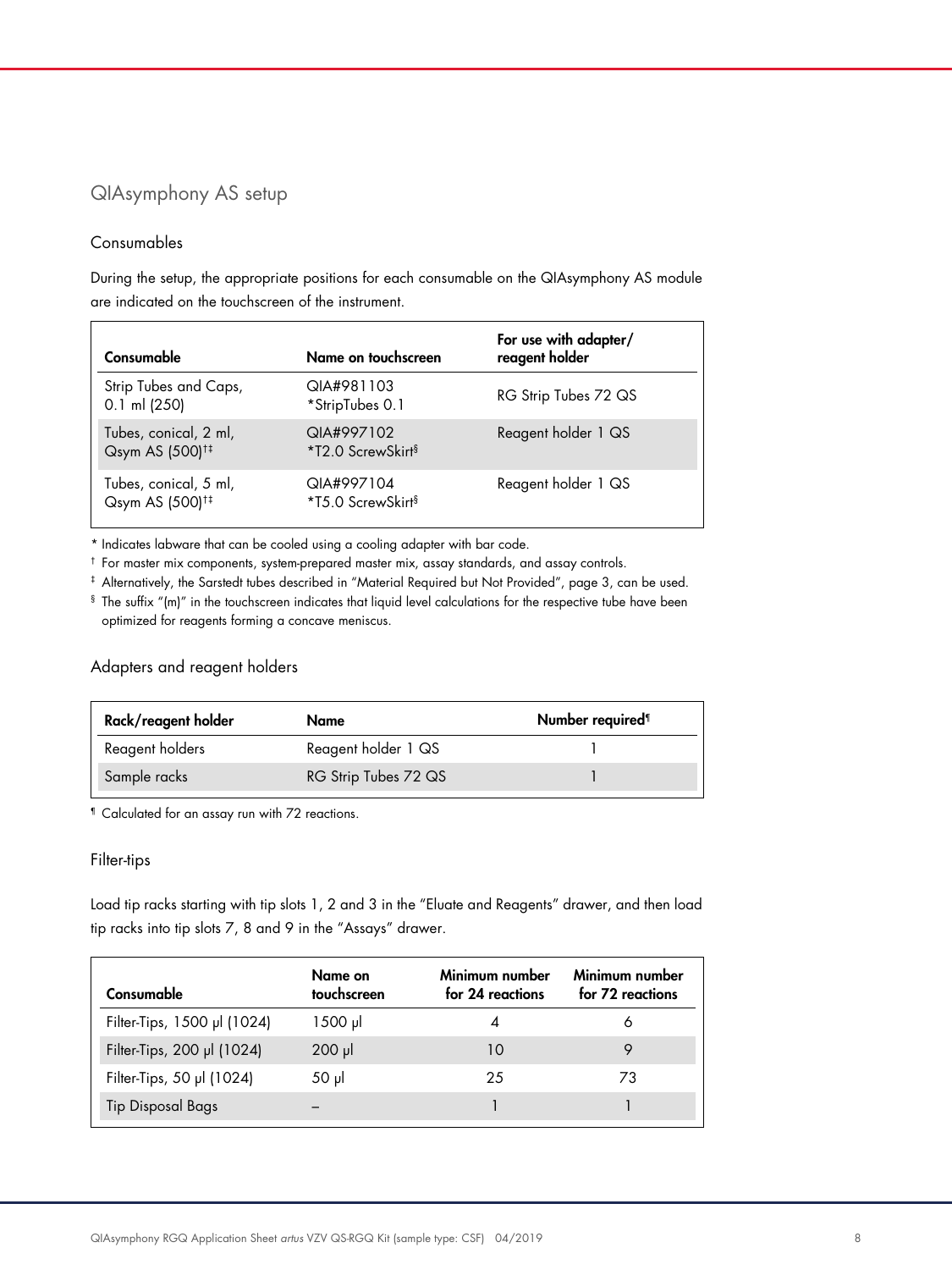#### PCR on the Rotor-Gene Q<sup>\*</sup>

Please refer to the software-specific protocol sheet *Settings to run* artus *QS-RGQ Kits* at www.qiagen.com/products/artusvzvpcrkitce.aspx for protocol details.

Specific settings for the *artus* VZV QS-RGQ Kit

With Rotor-Gene® software 2.1 or higher, the specific settings are shown below.

| Reaction Volume (µl)         | 50                                                                                                                                                                                |
|------------------------------|-----------------------------------------------------------------------------------------------------------------------------------------------------------------------------------|
| Hold                         | Hold Temperature: 95 degrees<br>Hold Time: 10 minutes                                                                                                                             |
| Cycling                      | $4.5$ times<br>95 degrees for 15 seconds<br>65 degrees for 30 seconds (Acquire on<br>Green, Orange and activate touchdown<br>function for 10 cycles)<br>72 degrees for 20 seconds |
| Auto-Gain Optimisation Setup | 65 degrees (Samples: Green; IC: Orange)                                                                                                                                           |

#### Interpretation of results

This section describes interpretation of results on the Rotor-Gene Q. Review also the sample status information from the QIAsymphony SP/AS result files for analysis of the complete sample-to-result workflow. Only samples with a valid status should be used.

The *artus* VZV QS-RGQ Kit can be run on the Rotor-Gene Q using manual analysis with Rotor-Gene Q software 2.1 or higher. The following sections describe interpretation of results using Rotor-Gene Q software 2.1 or higher.

\* If applicable, Rotor-Gene Q 5plex HRM instrument with a production date of January 2010 or later. The production date can be obtained from the serial number on the back of the instrument. The serial number is in the format "mmyynnn" where "mm" indicates the production month in digits, "yy" indicates the last two digits of the production year, and "nnn" indicates the unique instrument identifier.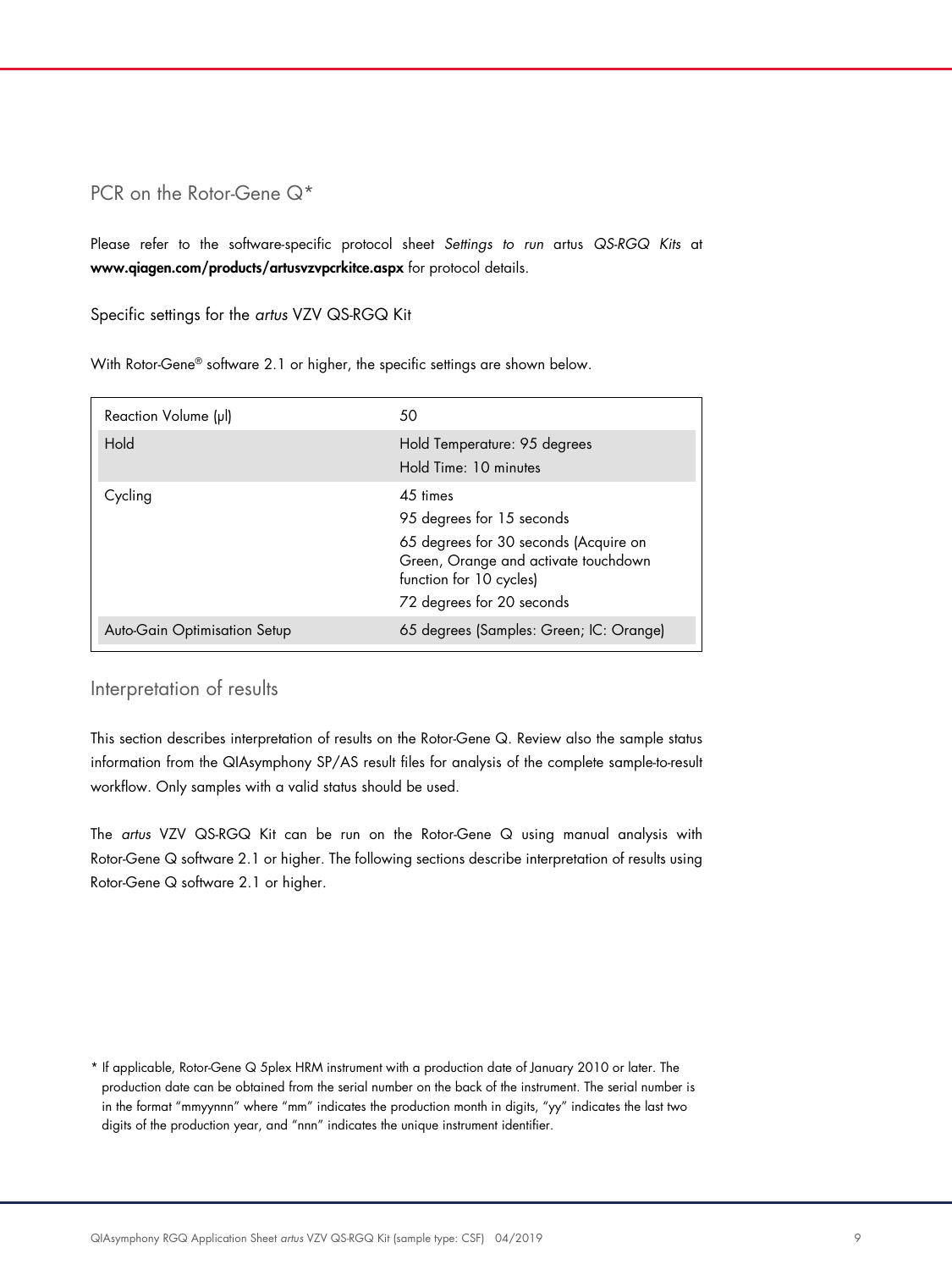Signal detection and conclusions

| Signal in<br>channel<br><b>Cycling Green</b> | Signal in<br>channel<br><b>Cycling Orange</b> | Quantitative<br>result<br>(copies/ml) | Interpretation                                                                                                                                       |
|----------------------------------------------|-----------------------------------------------|---------------------------------------|------------------------------------------------------------------------------------------------------------------------------------------------------|
| Yes                                          | Yes                                           | < 80.7                                | Valid result: VZV DNA detected,<br><500 copies/ml.                                                                                                   |
|                                              |                                               |                                       | Quantitation not possible since the<br>quantitative result is below limit of<br>detection. Reproducibility of the positive<br>result is not assured. |
| Yes                                          | Yes                                           | $\geq 80.7$ and<br>< 500              | Valid result: VZV DNA detected,<br><500 copies/ml.                                                                                                   |
|                                              |                                               |                                       | Quantitation not possible since the<br>quantitative result is below the linear<br>range of the assay.                                                |
| Yes                                          | Yes/No*                                       | $>500$ and<br>$<$ 1 x 10 <sup>8</sup> | Valid result: VZV DNA detected at the<br>calculated concentration.                                                                                   |
|                                              |                                               |                                       | Quantitative result is within the linear<br>range of the assay.                                                                                      |
| Yes                                          | Yes/No*                                       | $>1 \times 10^8$                      | Valid result: VZV DNA detected,<br>$>1 \times 10^8$ copies/ml.                                                                                       |
|                                              |                                               |                                       | Quantitation not possible since the<br>quantitative result is above the linear<br>range of the assay. <sup>†</sup>                                   |
| No                                           | Yes                                           |                                       | Valid result: No VZV DNA is<br>detectable. <sup>#</sup>                                                                                              |
| No                                           | No                                            |                                       | Invalid result: No result can be<br>concluded. <sup>§</sup>                                                                                          |

\* In this case, the detection of a signal in the Cycling Orange channel is dispensable, since high initial concentrations of VZV DNA (positive signal in the Cycling Green channel) can lead to a reduced or absent fluorescence signal of the internal control in the Cycling Orange channel (competition).

† If quantitation is desired, dilute the sample with VZV-free CSF and reprocess. Multiply the quantitative result from the reprocessed sample by the dilution factor.

 $*$  If the C<sub>T</sub> value for the internal control of a negative sample is more than 3 cycles higher than the C<sub>T</sub> value for the internal control of the no template control in the run (CT IC Sample – CT IC NTC >3), then the sample should be treated as invalid. No result can be concluded.

§ Information regarding error sources and their solution can be found in "Troubleshooting Guide" of the artus *VZV QS-RGQ Kit Handbook*.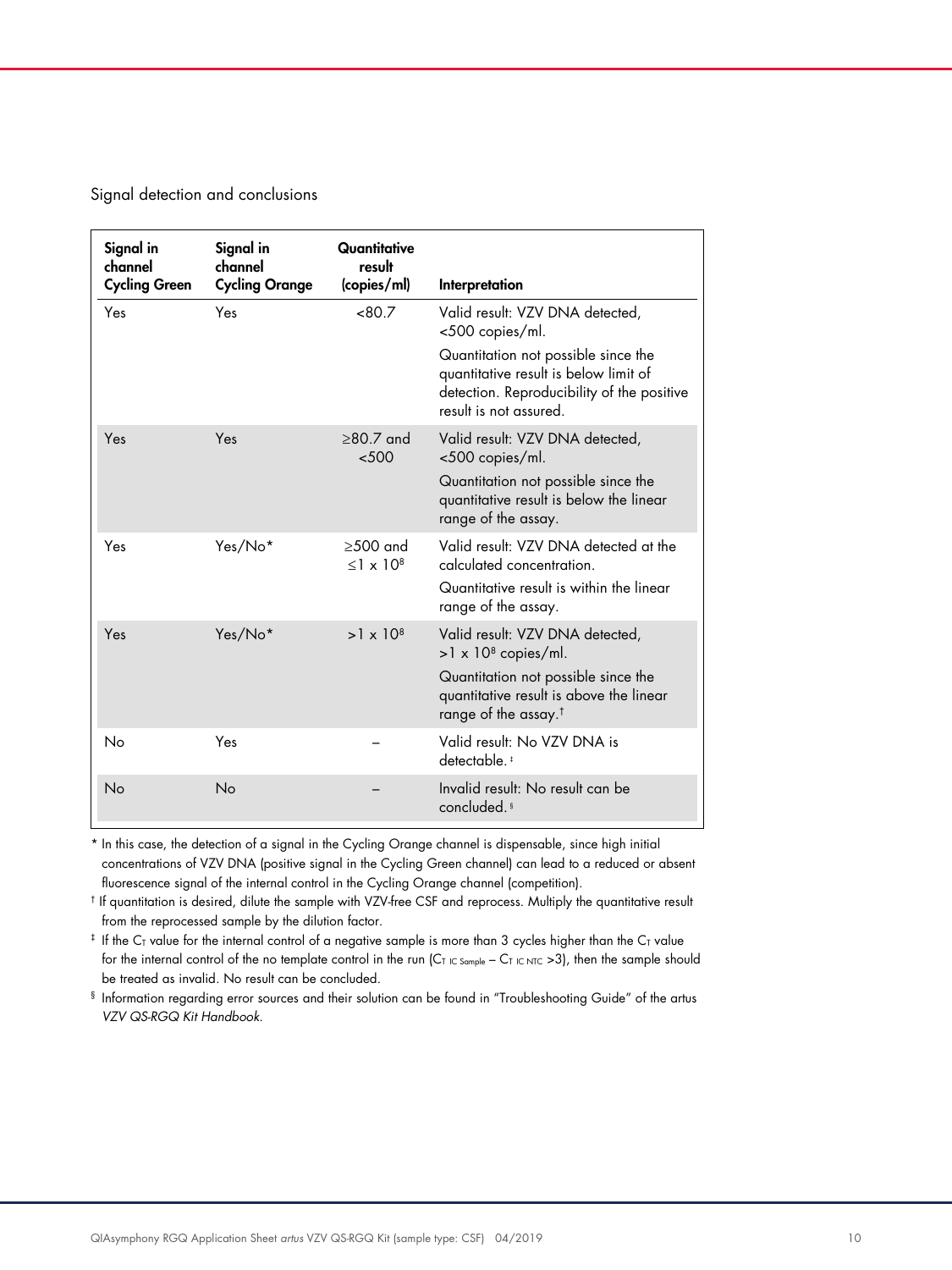#### Threshold setup for the PCR analysis

The optimal threshold settings for a given combination of Rotor-Gene Q instrument and *artus* QS-RGQ Kit should be set empirically by testing each individual combination since it is a relative value depending on the overall diagnostic workflow. The threshold can be set at a preliminary value of 0.04 for the analysis of the first PCR run, but this value should be fine-tuned in a comparative analysis of the next runs of the workflow. The threshold should be set manually just above the background signal of the negative controls and negative samples. The mean threshold value calculated from these experiments will most likely work for the majority of future runs, but the user should nevertheless review the generated threshold value at regular intervals. The threshold value will usually be in the range of 0.03–0.05 and should be rounded to no more than three decimal places.

#### **Quantitation**

The quantitation standards (VZV QS 1–4) in the *artus* VZV QS-RGQ Kit are treated as previously purified samples and the same volume is used (20 µl). To generate a standard curve on Rotor-Gene Q Instruments, all 4 quantitation standards should be used and defined in the Edit Samples dialog box on the Rotor-Gene Q instrument as standards with the specified concentrations (see the instrument user manual).

Note: The quantitation standards are defined as copies/µl in the eluate. The following equation has to be applied to convert the values determined using the standard curve into copies/ml of sample material.

|                      | Result in eluate (copies/µl) x Initial Elution |
|----------------------|------------------------------------------------|
| Result in sample     | Volume (90 µl)*                                |
| material (copies/ml) | Sample Volume (ml)                             |

As a matter of principle, the initial sample volume should be entered in the equation above. This has to be considered when the sample volume has been changed prior to the nucleic acid extraction (e.g., reducing the volume by centrifugation or increasing the volume by adding to the volume required for the isolation).

<sup>\*</sup> The calculation is based on the initial elution volumes (90 µl).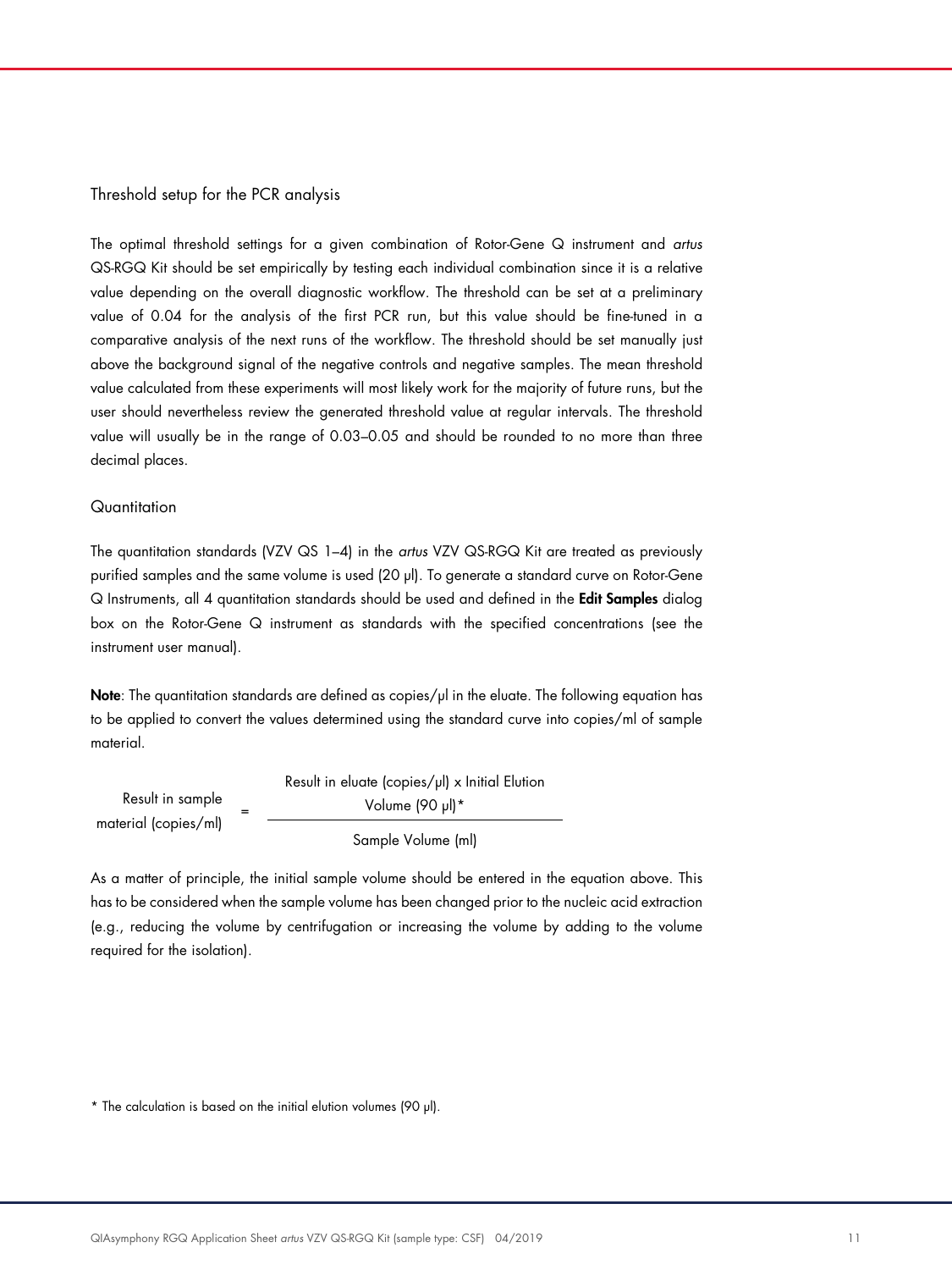

Examples of positive and negative PCR reactions

Detection of the quantitation standards (VZV QS 1-4) in fluorescence channel Cycling Green. NTC: No template control (negative control).



Detection of the internal control (IC) in fluorescence channel Cycling Orange with simultaneous amplification of the quantitation standards (VZV QS 1–4). NTC: No template control (negative control).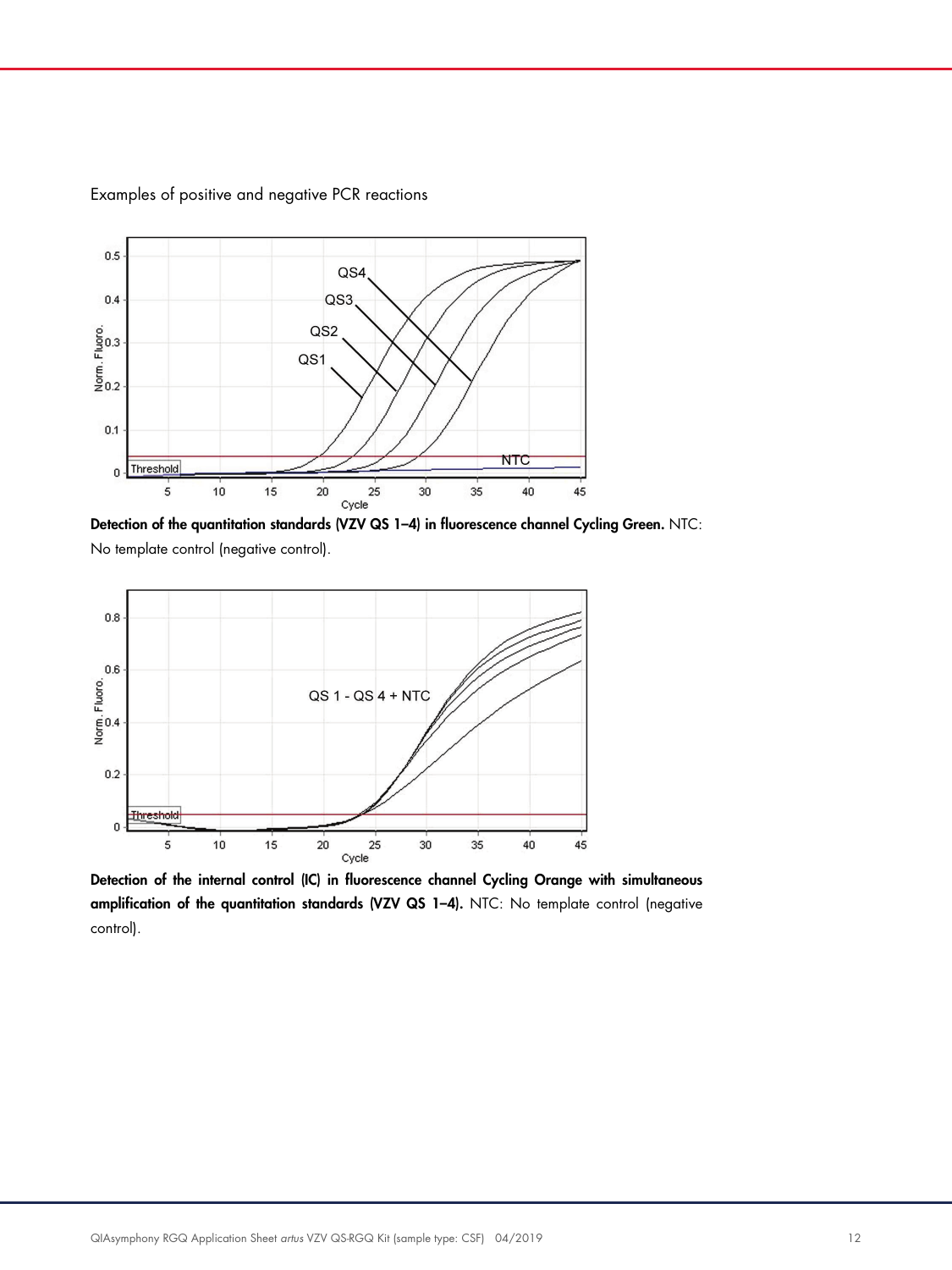| Document revision history |                                                                                                                                                                                                                                                                                                                                                                                                                                                                                                                                                                                                                                                                                                                                        |  |  |
|---------------------------|----------------------------------------------------------------------------------------------------------------------------------------------------------------------------------------------------------------------------------------------------------------------------------------------------------------------------------------------------------------------------------------------------------------------------------------------------------------------------------------------------------------------------------------------------------------------------------------------------------------------------------------------------------------------------------------------------------------------------------------|--|--|
| R2, April 2019            | Removed footnote regarding setup of 216 assays. Changed to new<br>versions of QIAsymphony protocols. Updated required materials for<br>setup of maximum 72 reactions. Added information on use of QMC<br>"IC Calculator" tool. Updated naming of Corning labware<br>(previously Becton Dickinson). Added specific run settings for<br>Rotor-Gene Q (use of touchdown function, acquisitions). Added<br>information to interpretation of results to include case "pathogen<br>positive and IC negative". Removed instructions regarding use of<br>Rotor-Gene AssayManager®; Changed wording from RT-PCR to PCR<br>for clarification; Clarification of difference between eluate and<br>sample concentration in quantitation calculation |  |  |

For up-to-date licensing information and product-specific disclaimers, see the respective QIAGEN kit handbook or user manual. QIAGEN kit handbooks and user manuals are available at www.qiagen.com or can be requested from QIAGEN Technical Services or your local distributor.

Trademarks: QIAGEN®, Sample to Insighi®, QIAsymphony®, *artus®,* Rotor-Gene AssayManager® (QIAGEN Group); Corning® (Corning Inc.); Sarstedt® (Sarstedt<br>AG and Co.). Registered names, trademarks, etc. used in this document,